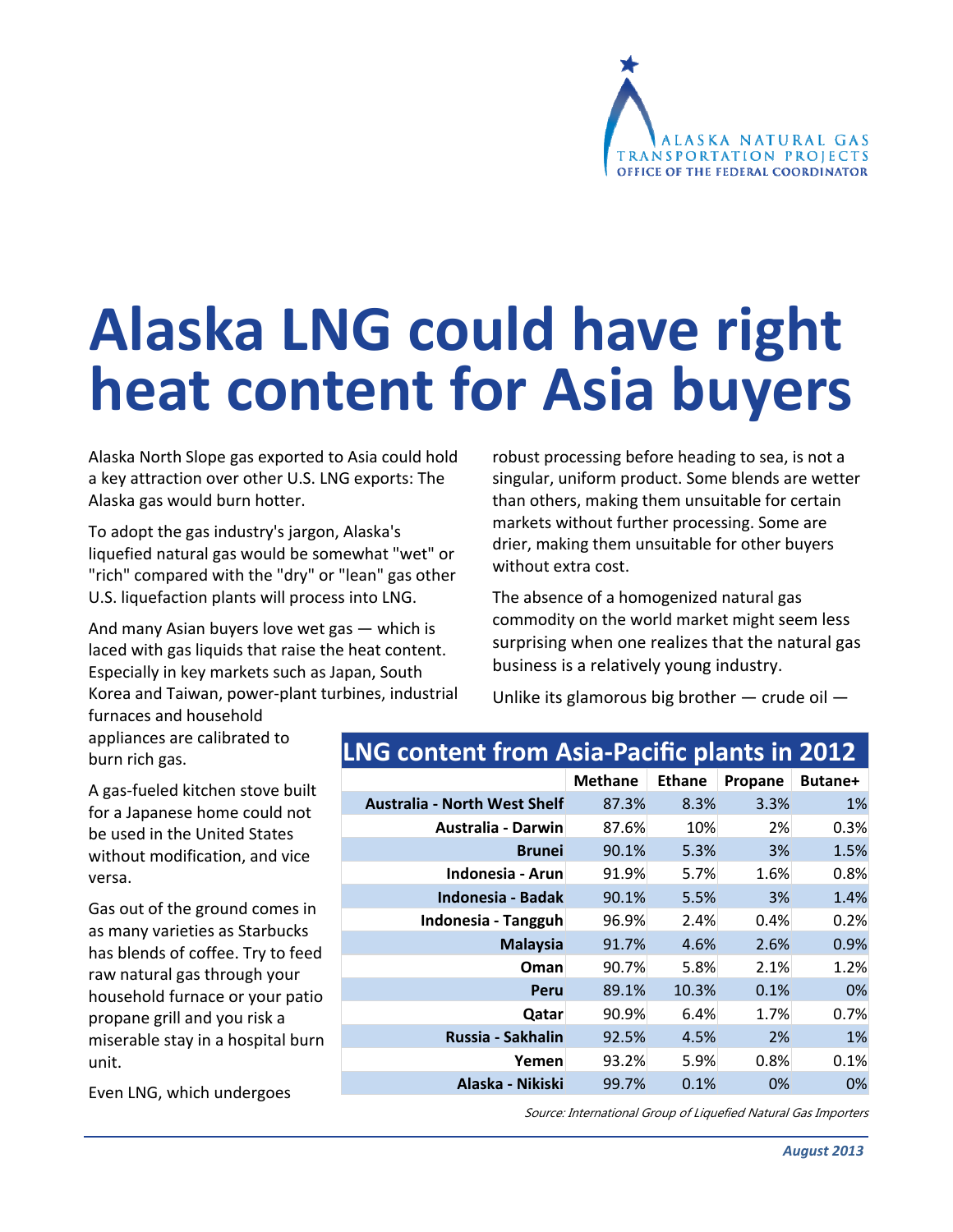which has been a high‐octane business since the late 1800s, the modern natural gas industry got legs only in the 1950s, starting in North America, coming of age with the Cold War, suburbia and rock 'n' roll.

The overseas LNG trade arrived a generation later, ripening into adolescence in the late 1970s, coinciding with Mideast nationalization of oil production, runaway inflation and disco dancing.

As the gas industry expanded by pipeline and by LNG tanker, different regional systems developed in isolation from one another, sort of how different languages emerged around the world. Each new gas system was a unit unto itself, based on the quality of local or regional gas supplies. In industrialized North America, dry gas was amply available, so that's what is piped to U.S. furnaces. Japan, South Korea and Taiwan built their systems on the wet‐gas LNG blends from nearby Indonesia, Malaysia and Brunei.

Only in the past 10 years or so  $-$  as some gas brewed for one market got served to other customers — has the market difference between dry gas and wet gas even begun to matter much. $1$ 

The global gas trade that arose over the past 50

years is a story of resource haves and have‐nots, of oil‐price shocks and degrees of industrialization, of stranded gas reserves and entrepreneurial risk taking.

Elements of this story have worked against Alaska gas, stranding the state's North Slope reserves in a harsh environment distant from major markets. But the gas under Alaska's Arctic has its advantages, too. It is wetter than some dry‐gas resources of Eastern Australia's coal‐bed methane fields, British Columbia shale plays and East Africa offshore deposits — gas that could compete with Alaska for Asian LNG buyers in the 2020s.

The blend of Alaska Arctic gas that ExxonMobil, BP and ConocoPhillips might superchill into LNG could be almost ready‐made for the Asian market.

## **CALORIES OF ENERGY**

For starters, let's put some numbers on the table to help explain wet gas vs. dry gas:

 1.01 million British thermal units, or Btu — This is the heat content of 1,000 cubic feet of methane, a standard measure of methane. Energy content is reported in Btus so that different fuels — gas, oil, coal — can be

compared. Natural gas usually is priced in units of 1 million Btu.

- 1.022 million Btu The average heat content per thousand cubic feet of U.S. pipeline gas, the gas that goes to power plants and home furnaces. This pipeline gas is almost pure methane.<sup>2</sup>
- 1.06 to 1.13 million Btu — The heat content that Japanese and South Korean utilities expect from the gas they burn.<sup>3</sup> (Some sources will show different ranges based on different assumptions about the *Source: BP StaƟsƟcal Review of World Energy*

 $12<sup>2</sup>$ 

10

8

6

4

 $\overline{2}$ 

Ō.

Trillion cubic feet per year



1975 1980 1985 1990 1995 2000 2005 2010 2012

As of 2013, 17 countries export LNG

and 25 countries import it.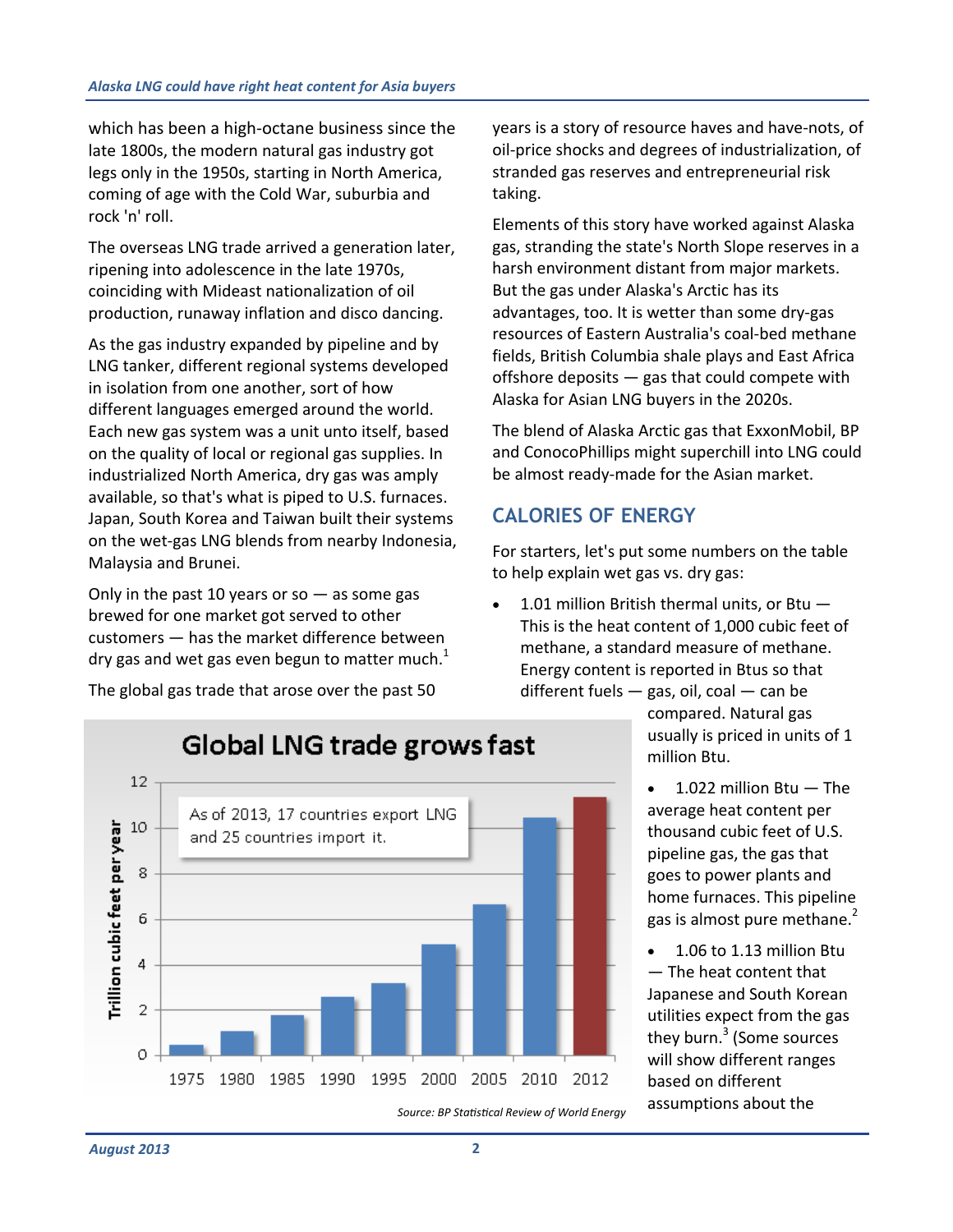

temperature and pressure of the gas. The range given here serves to show that Japan and Korea use a higher‐Btu gas than found in pure methane or U.S. pipeline gas.)

Liquefied North Slope Alaska gas should fall within the Btu window of Japan and Korea, with likely about 1.1 million Btu of energy per thousand cubic feet. Certain decisions by the gas producers, their customers and others could move this Btu number around.

More poetic members of the gas industry refer to the Btu content as "gross calorific value." In other words, higher Btu gas serves up more "calories" of energy.

Gas industry engineers, poetic or otherwise, have a say in this, too. They note that not all Btus are created equal. Gas supplies with identical Btu measures might have different densities, because different mixes of methane, ethane, propane, etc., can result in identical Btus. Density can matter a lot as gas passes through a burner nozzle on its

*Sources: BP StaƟsƟcal Review of World Energy, U.S. Department of Energy* 

way to ignition. For example, a gas that combusts inefficiently can emit lots of dangerous carbon monoxide — just as an ice‐cold auto engine releases more carbon monoxide than normal when started.

As the International Gas Union, a trade group, put it in a 2011 report, "All gas‐fired equipment is designed and built for a particular gas specification. This will include a range of gas qualities within which the appliance will function correctly. If gases outside this range are combusted, this can lead to a range of problems from poor quality combustion through to equipment damage and ultimately dangerous operation."<sup>4</sup>

So engineers crafted a formula that adjusts the heating value to account for gas density, putting different gas blends on the same footing. This formula results in the Wobbe Index for gas, a term we'll drop from this discussion because Btu differences tell the story well enough.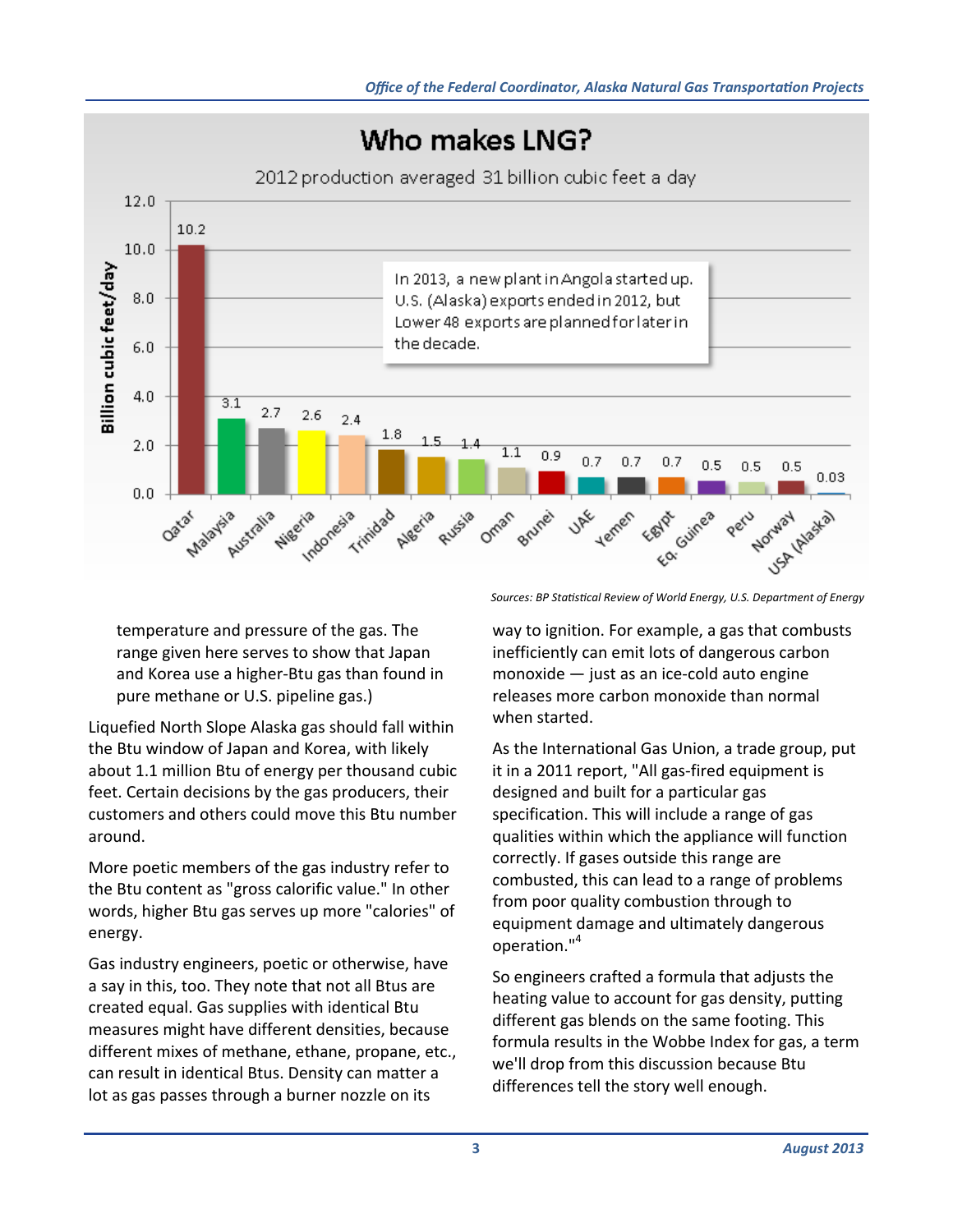## **WHY CARBON ATOMS ARE IMPORTANT**

Raw natural gas is a combustible cocktail of hydrocarbons.

Hydrocarbons — because hydrogen and carbon atoms compose the parts of gas that produce energy.

One carbon atom plus four hydrogen atoms equal methane.

Ethane has more heat content per unit than methane because it has two carbon atoms, not one, to fuel the burning process. A natural gas blend of methane with a taste of ethane burns hotter than just methane.

Propane has three carbon atoms and more heat content yet. Butane four. Pentane five. And so on. With enough carbon atoms you get crude oil.

Methane is considered dry gas. Over time, the other components became known as natural gas liquids because with a change in temperature or pressure these can become liquid and separate from the vaporous methane.

Methane laced with enough gas liquids is known as wet gas — a synonym for high‐Btu natural gas.

The oldest natural gas market  $-$  North America  $$ has built industries around each hydrocarbon within raw natural gas. $5$ 

Methane fuels household furnaces and power‐ plant turbines. Ethane is a petrochemical feedstock and is transformed into ethylene to make such products as plastic bags. Propane also is a petrochemical feedstock as well as a fuel for heating rural homes and broiling steaks on backyard grills. Butane helps make synthetic rubber for tires and is cigarette‐lighter fuel.

## **TURNING LEFTOVERS INTO MONEY**

Each component of natural gas originally was regarded with disdain, a nuisance byproduct of oil production.

But one by one over many decades, North

# **Energy content of different fuels**

| Thousand cubic feet methane  | $=$ 1.01 million Btu |
|------------------------------|----------------------|
| Thousand cubic feet ethane   | $= 1.77$ million Btu |
| Thousand cubic feet propane  | $=$ 2.52 million Btu |
| Thousand cubic feet n-butane | $=$ 3.25 million Btu |

Source: U.S. Energy Information Administration

American industries developed around each component, tracing their births to entrepreneurs who found cash in what others considered waste. Today, in a textbook feat of capitalism, profit is gained from the entire spectrum of natural gas components, in much the same way that slaughterhouses and butchers carve a whole hog into different products.

The gas liquids industries came first. Plants got built that could "fractionate" the gas stream separating the gas into its various components. Until World War II, liquids — particularly propane and butane — comprised pretty much the whole U.S. gas industry. Methane, if it was produced at all, was vented or flared to get rid of it, or piped short distances from fields to nearby towns.<sup>6</sup>

As long‐distance gas pipelines were laid in the 1950s — and these pipelines connected to each other over time — standards developed so that pipeline gas was pretty much the same across North America. It was a triumph of efficiency. Anybody's gas could travel through any pipeline system to any customer.

Because North America gas liquids already had their own markets, pipeline gas for home furnaces, power plants and industrial uses became what was left over — essentially pure methane with perhaps traces of liquids that raise the Btu content a tad.

This pipeline gas  $-$  dry, low-Btu methane  $-$  is what proposed Lower 48 liquefaction plants would superchill into LNG for export.<sup>7</sup>

## **HOT GAS IN ASIA**

A different story unfolded as the global LNG industry set sail outside North America in the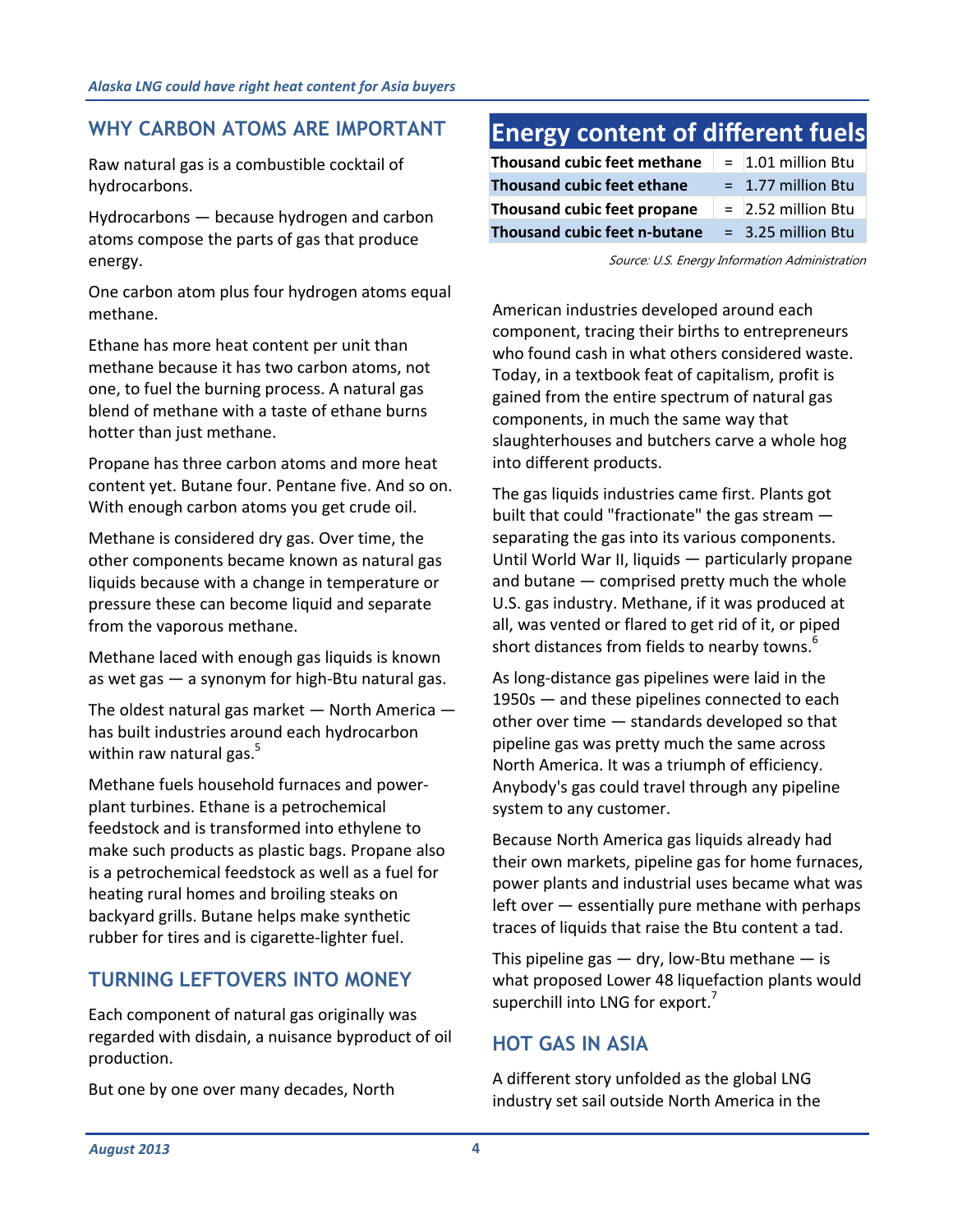1960s and 1970s.

In the Asia‐Pacific market, Japanese utilities were the first buyers. They targeted huge stranded gas reserves in Brunei, Indonesia and Malaysia. These countries had no petrochemical industries, no internal markets for propane and butane. They had no economic reason to strip liquids out of their methane.

So the liquids stayed in the LNG.

At the time, Japan was weaning itself off oil‐based fuels after global oil prices soared in the 1970s.<sup>8</sup> Japan built its natural gas use around high‐Btu gas.

Brunei LNG packs about 1.13 million Btu per thousand cubic feet. Much Indonesian LNG comes in at about 1.12 million Btu. Today LNG from Indonesia's legacy plants is about 90 to 92 percent methane and 5 to 6 percent ethane, with a smattering of propane and butane.

South Korea began LNG imports in 1986 and Taiwan in 1990. They bought from the same plants supplying Japan, and high Btu became their standard, too.

Today these three countries, plus China and India, consume about two‐thirds of the world's LNG. They buy from plants across the globe, some of which sell rich gas and some — such as the Caribbean's Trinidad and Tobago — relatively lean gas.

To ensure the consistency of LNG, a utility can boost the Btu measure by juicing the gas with propane, or lower the Btu count by stripping gas liquids or injecting inert nitrogen. However, the machinery of all that spiking or diluting adds cost to the LNG value chain.

Tokyo Gas modifies the different blends of imported LNG so that the heating value of its gas is

# **LNG buyers**

25 nations imported LNG in 2012, led by Japan. Global LNG demand fell slightly but grew 12% in China and 7% in India.



*Source: InternaƟonal Gas Union* 

almost constant, the IGU said in its 2011 report.

Osaka Gas deals with diverse LNG cargoes by supplying customers with gas within a range of heating values. The utility "detuned users' appliances to operate over the defined range," the IGU said.

One Japanese utility — Tokyo Electric Power has taken note that substantial volumes of lean LNG could hit the market within 10 years from U.S. Gulf Coast terminals and three Eastern Australian plants under construction that will liquefy low‐Btu coal‐bed methane. TEPCO is planning to install expensive storage tanks and other infrastructure in Japan to segregate lean gas from its other LNG imports.<sup>9</sup>

China's story is different. Its first LNG imports arrived in 2006, and more comes in every year. The country also has substantial domestic gas production — unlike Japan, South Korea and Taiwan. China has yet to develop uniform standards that apply to the gas Btu hodgepodge delivered to its industries, the IGU said.

In a June 2012 report, global financial services company Credit Suisse downplayed the lean‐gas/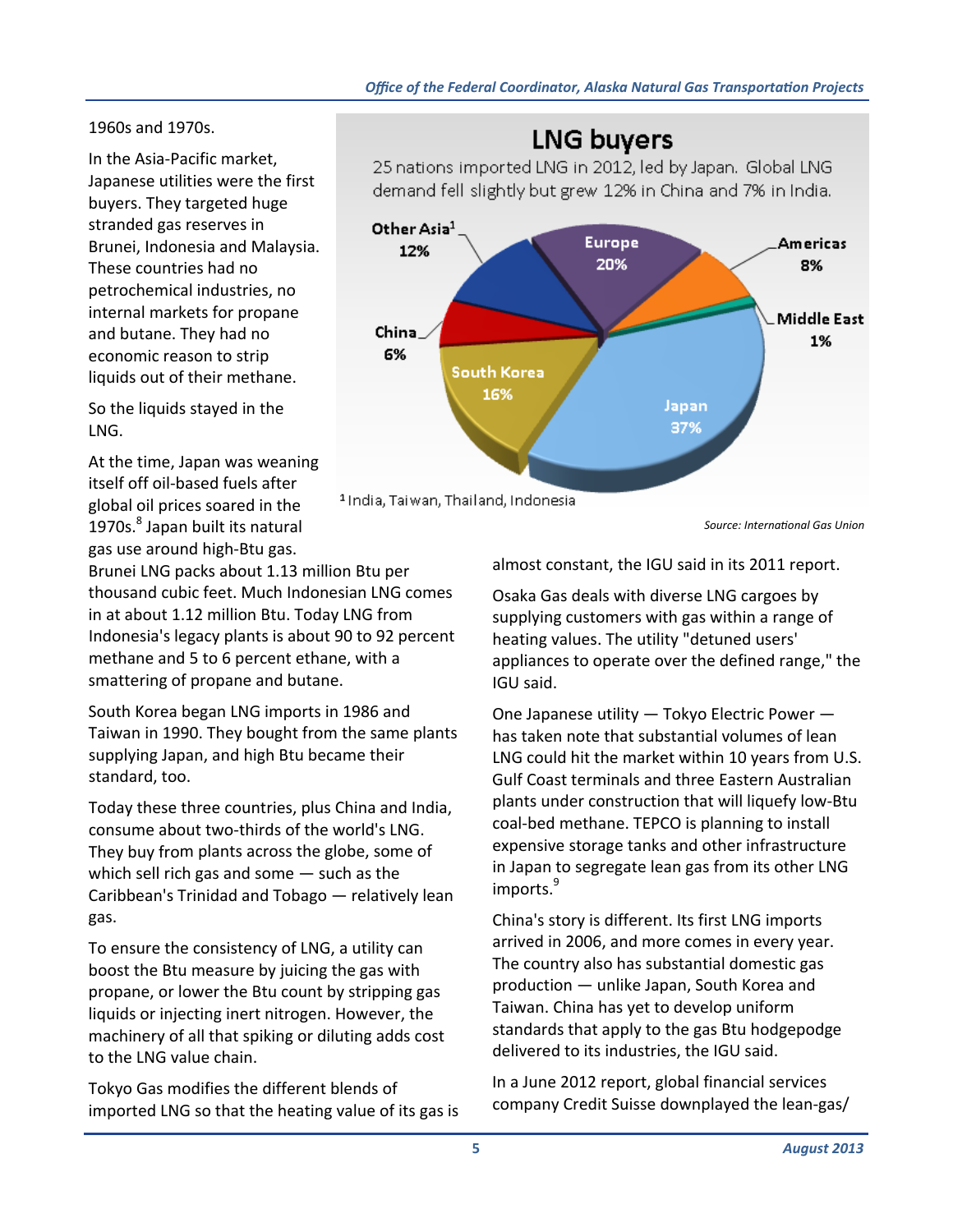rich‐gas challenge for buyers, calling it a "manageable issue" for Japan, South Korea and Taiwan.<sup>10</sup> As for China and India, the issue is less important because they already are coping with a motley mix of gas supplies.

(A quick aside: ConocoPhillips' low‐Btu LNG exports from its Nikiski, Alaska, plant were a historical aberration in Asia‐Pacific trade. This plant pioneered exports to Japan in 1969, but its output soon was dwarfed by LNG shipments from Brunei, Indonesia and Malaysia. The Alaska plant's low Btu count — about 1.014 million per thousand cubic feet — resulted from feed gas that was almost pure methane straight out of the ground. The plant produced the driest LNG in global trade until shipments ended in fall 2012. Buyers in Japan spiked the Alaska LNG with gas liquids.)

## **ALASKA GAS IS GETTING DRIER**

The Alaska North Slope's roughly 33 trillion cubic feet of proven gas reserves are wet.

But not as wet as when they were discovered 45 years ago.

The main field is Prudhoe Bay, the nation's largest oil producer and one of its largest gas reservoirs. Prudhoe would be the anchor source of gas for a large‐scale Alaska LNG project.

When oil production was about to start back in 1977 and a gas pipeline project was being planned, Exxon, one of the producers, estimated the gas was 73 percent methane, 6.9 percent ethane, 3.72 percent propane, 3.23 percent butane or heavier gases (more carbon atoms).

Oh yes, plus a nuisance ingredient: 12.71 percent carbon dioxide.  $CO<sub>2</sub>$  is a nuisance gas because it doesn't burn and it can corrode pipelines. So gas producers strip out most  $CO<sub>2</sub>$  before piping the gas to market and essentially all of it before making LNG.

Prudhoe's 12 percent carbon dioxide is a big proportion. Gas in the other big North Slope gas field  $-$  Point Thomson  $-$  is about 4 percent CO<sub>2</sub>, according to ExxonMobil. But 12 percent isn't off the scale. Australia's Gorgon LNG project under construction will process some gas that is 14 to 16 percent  $CO_2$ .<sup>11</sup> Gas at the proposed East Natuna LNG project in Indonesia is an estimated 70 percent CO<sub>2</sub>.

So, through a muscular process, carbon dioxide and other impurities would be stripped from the North Slope's gas stream. The plant handling this scrubbing chore would be one of the largest of its kind in the world — removing as much as 500 million cubic feet of  $CO<sub>2</sub>$  each day from about 3.5 billion cubic feet a day of raw, produced gas.

Nobody will buy LNG loaded down with  $CO<sub>2</sub>$ . It would be like buying a holiday turkey loaded with water to boost its weight. The water adds no benefit, just cost. Besides, during cooling  $CO<sub>2</sub>$ would become solid  $-$  think dry ice  $-$  and clunk up the LNG machinery well before the methane vapors get cold enough to become liquid.

In 1977, Exxon estimated that Prudhoe's gas composition would be as follows after cleaning:

- 85.11 percent ‐ Methane.
- 7.7 percent ‐ Ethane.
- 3.99 percent ‐ Propane.
- 1.23 percent ‐ Butane.
- 0.22 percent ‐ Pentane and heavier.

At the time, a project was being planned to pipe Prudhoe gas to the U.S. Lower 48 states. (Economics killed that project in the 1980s.)<sup>12</sup> Federal gas regulators estimated the gas heat content per thousand cubic feet at 1.139 million Btu.

That would have been a rich gas indeed. Only Libya's LNG is comprised of a higher percentage of high‐Btu gas liquids today, according to the International Group of Liquefied Natural Gas Importers.<sup>13</sup> Back in the early 1980s, the gas liquids carried with the Alaska pipe's methane would have been extracted somewhere along the pipeline route, probably in Alberta, Canada, where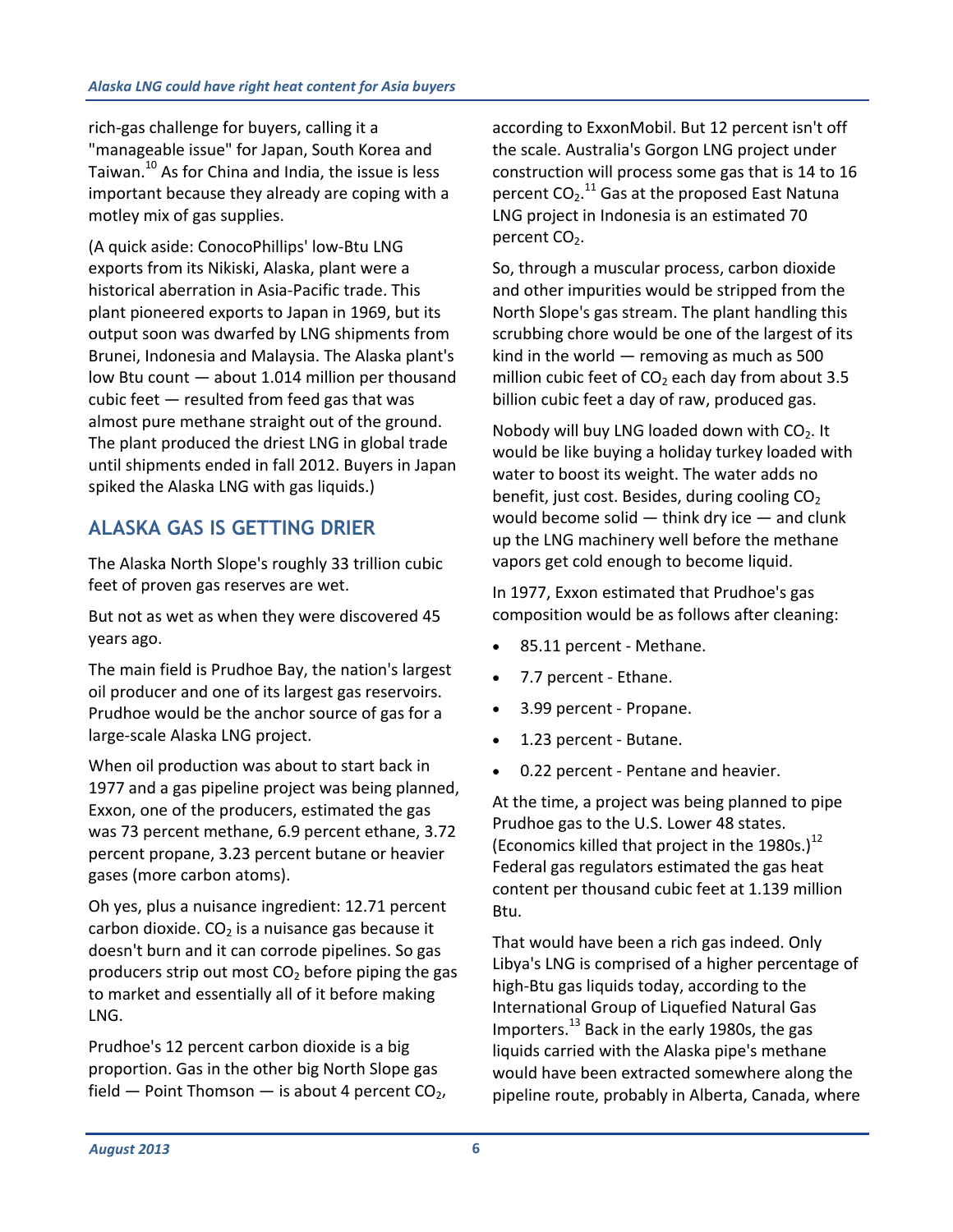| <b>Composition of Prudhoe Bay gas over time</b> |        |      |                            |                                                      |        |          |  |  |  |
|-------------------------------------------------|--------|------|----------------------------|------------------------------------------------------|--------|----------|--|--|--|
| Raw gas                                         |        |      | <b>Gas after treatment</b> |                                                      |        |          |  |  |  |
|                                                 | 1977   | 2012 |                            | Pipeline proposal LNG proposal Potential LNG<br>1977 | 1995   | $2013^1$ |  |  |  |
| <b>Methane</b>                                  | 72.92% | 80%  |                            | 85.11%                                               | 89.87% | 91%      |  |  |  |
| <b>Ethane</b>                                   | 6.90%  | 5%   |                            | 7.70%                                                | 5.94%  | 5.9%     |  |  |  |
| Propane                                         | 3.72%  | 2%   |                            | 3.99%                                                | 1.88%  | 1.9%     |  |  |  |
| Butane+                                         | 3.23%  | 0.3% |                            | 1.45%                                                | 1.61%  | 0.2%     |  |  |  |
| CO <sub>2</sub>                                 | 12.71% | 12%  |                            | 1%                                                   | 0%     | 0%       |  |  |  |
| Nitrogen                                        | 0.51%  | 0.6% |                            | 0.75%                                                | 0.7%   | 0.6%     |  |  |  |
| $1 -$                                           |        |      |                            |                                                      |        |          |  |  |  |

blend with crude oil and stay liquid in the trans‐Alaska oil pipeline.

Through 2011, they produced over 635 million barrels of gas condensate and gas liquids. Only two of the North Slope's two dozen oil fields have yielded more barrels of liquid product over the years: Prudhoe

*Percentages could change by time project is built.* 

*Sources: 1977 ‐ Federal Power Commission; 1995 ‐ Yukon Pacific Corp.; 2012 ‐ State of Alaska; 2013 ‐ Office of the Federal Coordinator esƟmates* 

a petrochemical industry was sprouting up and in need of gas liquids feedstock.

But as was mentioned, Prudhoe's gas is less wet today than in 1977. The gas stream that would support an LNG export project likely would boast a Btu content of around 1.1 million Btu per thousand cubic feet, according to those connected to the project.

## **WHAT HAPPENED?**

When the proposed 1970s-era gas pipeline got shelved as a loser, Exxon and the other producers devised a new strategy. This Plan B was straight out of Economics 101: Turn the heaviest gas liquids into money by sending them to market down the oil pipeline.

They anticipated doing this early on. In October 1977, four months after the first oil flowed from Prudhoe Bay, an Atlantic Richfield (now ConocoPhillips after a series of mergers) executive told a congressional committee, "The most efficient way of getting natural gas liquids from Prudhoe is by blending them into the crude stream."

In 1986, the producers executed that idea. They christened the world's largest gas processing plant at Prudhoe Bay. The plant extracts butanes and heavier gases — the high‐Btu liquids that will

Bay and Kuparuk River, according to state of Alaska statistics. The state profited by collecting tax and royalty on those gas liquids.

Gas liquids production peaked in 1997 at 95,000 barrels a day. Because so much of the heavier liquids are gone and the oil flow is lower, the plant produces about 30,000 barrels a day of gas liquids now, according to BP, which runs the plant.

An ExxonMobil executive explained the removal of heavier gas liquids during a February 2013 presentation to legislators in Juneau, Alaska.

Prudhoe Bay's gas "has been cycled for 30 years," said Steve Butt, ExxonMobil senior manager for the proposed Alaska LNG project. "When you talk about Prudhoe, the Prudhoe Bay operators have done an excellent job of managing an oil field in the way one manages an oil field. Keeping the reservoir pressure up [by reinjecting produced natural gas], so that the oil will move and can be produced and all the stakeholders in that project may enjoy those benefits.

"In doing that, however, that gas has been cycled, almost three times — meaning it's been produced out of the ground, taken to a compression facility, the liquids can be removed, and put back in the ground. Every time you move that gas you remove the liquids, which means you no longer have those liquids to sell. The good news is you've already sold them and already generated all the benefits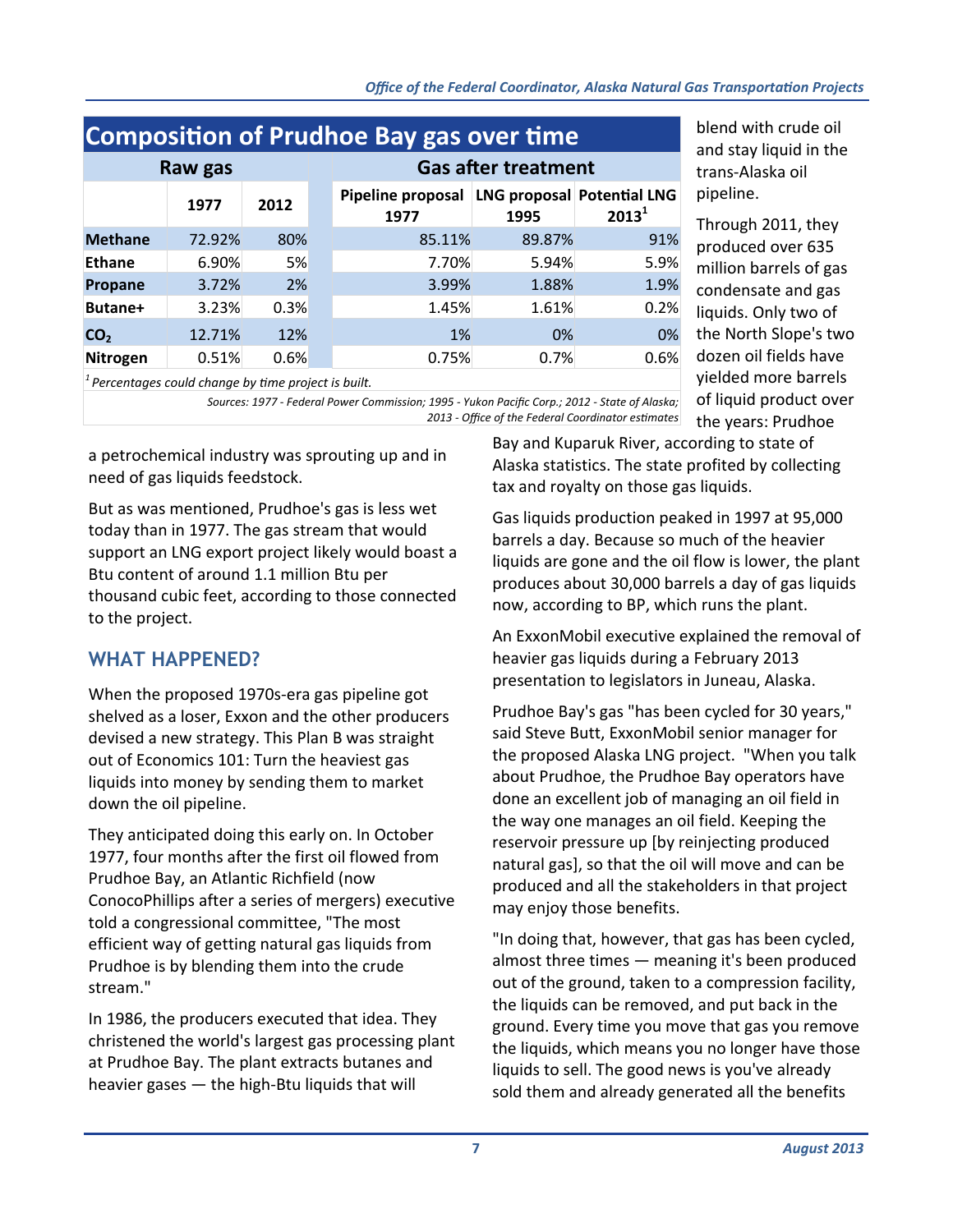

**Prudhoe Bay's Central Gas Facility removes heavier gas liquids from the produced gas and sends them to the trans-Alaska oil pipeline.**

that those liquids have."

Selling the heavy liquids means they're not available to help pay for new gas pipeline infrastructure, because they won't use that infrastructure.

Selling them also is part of the reason the gas stream's Btu content has declined. But the stream is still rich.

## **ALASKA'S RICH GAS**

The North Slope producers considering an LNG export project have divulged little detail about the makeup of gas that would be piped from the North Slope to a liquefaction plant. Other than to say the gas stream would contain some ethane and a little propane, and that the Btu content would be about 1,100 per thousand cubic feet.

Those lighter liquids would make the gas piped from the North Slope too rich to use in existing Alaska or U.S. gas systems without modifying the gas to dilute the Btu content.

"It would be too hot to burn in a traditional residential environment because of the ethane," Butt of ExxonMobil said in his Juneau presentation. "You'd have to blend it with something like air."

Would the Prudhoe Bay producers continue diverting some gas liquids to make a cocktail called miscible injectant that helps scour more oil from Prudhoe Bay and nearby fields? Propane, ethane, methane and carbon dioxide are the main ingredients of miscible injectant. Would state oil‐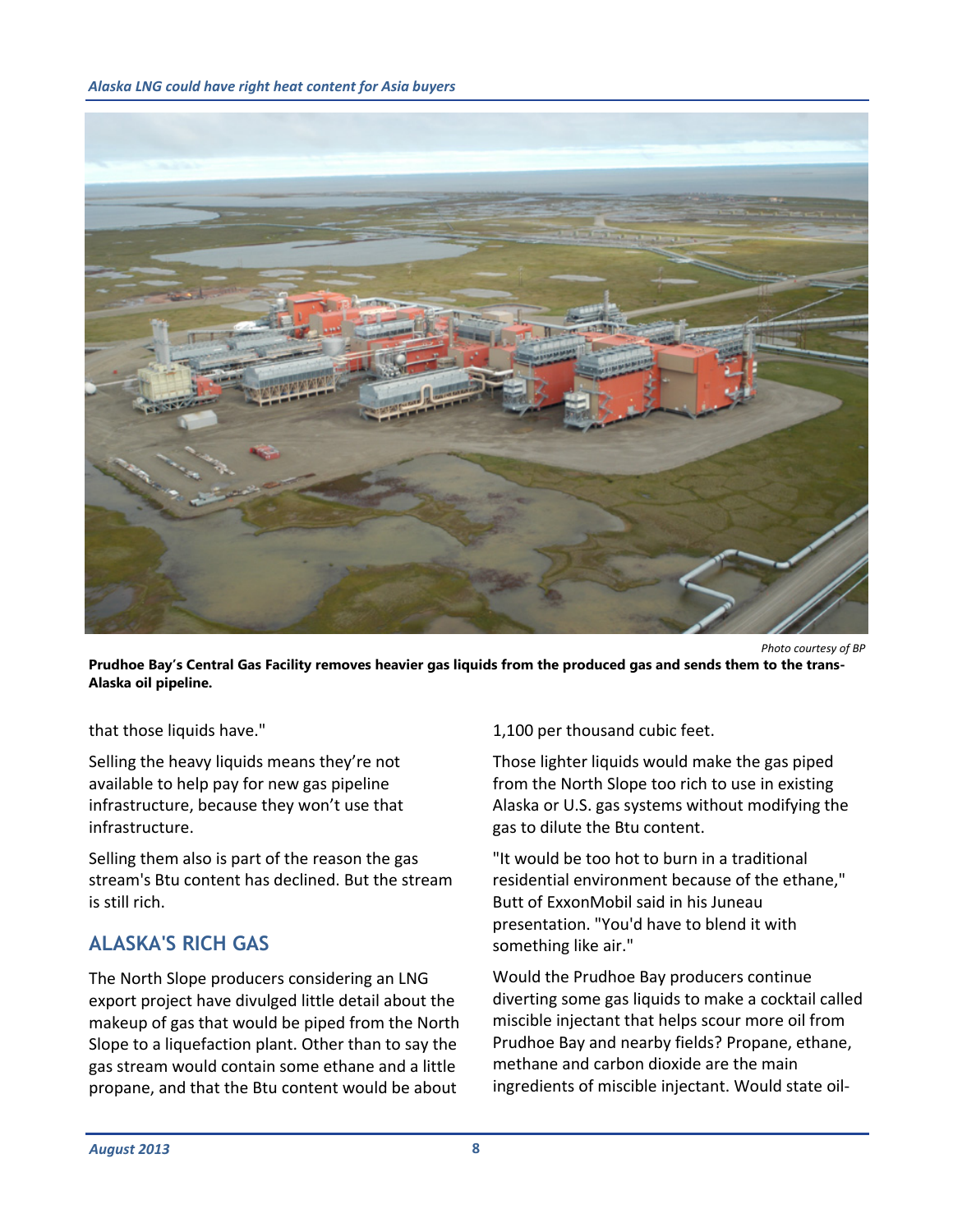

Fast forward to today. The raw, out‐of‐the‐ground gas production that enters Prudhoe's Central Gas Facility has 1.002 million Btu per thousand cubic feet, according to data from the U.S. Energy Information Administration.

After the central gas plant removes butane, pentane and heavier liquids for shipment in the oil pipeline, the heat content drops to about 0.955 million Btu per thousand cubic feet, according to BP, the plant operator.

*Sources Alaska Department of Natural Resources, Alaska Oil and Gas ConservaƟon Commission* 

field regulators allow a rolling back of the miscible program?

The declining richness of Prudhoe Bay's gas stream over time is evident in changing state estimates of the heat content.

In 1996, four state department heads, in a memo to their boss, Gov. Tony Knowles, said LNG from an export project conceived back then would be steeped in gas liquids. $14$  The North Slope producers estimated the heat content would be about 1.17 million Btu per thousand cubic feet for the first 10 years, then average 1.1 million Btu for the remainder of the project's life, the department heads said.

In 2004, a state petroleum manager said the heat content of pipeline gas — with small amounts of  $CO<sub>2</sub>$  — leaving Prudhoe Bay for North America markets would range between 1.067 million and 1.119 million Btu per thousand cubic feet.<sup>15</sup> The higher number would occur if the miscible injectant program was scaled back or ended, leaving more ethane and propane for the gas stream. (With no  $CO<sub>2</sub>$ , as would be the case for an LNG export project, the Btu range would have been a little higher.)

This low-Btu gas  $-$  carbon dioxide and all  $-$  is what gets burned to power the Prudhoe Bay field and a couple of nearby utilities. This gas is about 81 percent methane, 5.3 percent ethane, 1.7 percent propane and traces — about 0.12 percent — butanes and heavier.

Scrub carbon dioxide from this field gas would lift its energy content to about 1.08 million Btu per thousand cubic feet.

Other factors could tweak the Btu content of Alaska LNG exports.

That said, the methane, ethane and propane blend comprising Alaska export LNG likely would be comparable to the rich‐gas LNG that plants in Indonesia, Malaysia and Brunei ship to utilities in the key markets of Japan, South Korea and Taiwan.